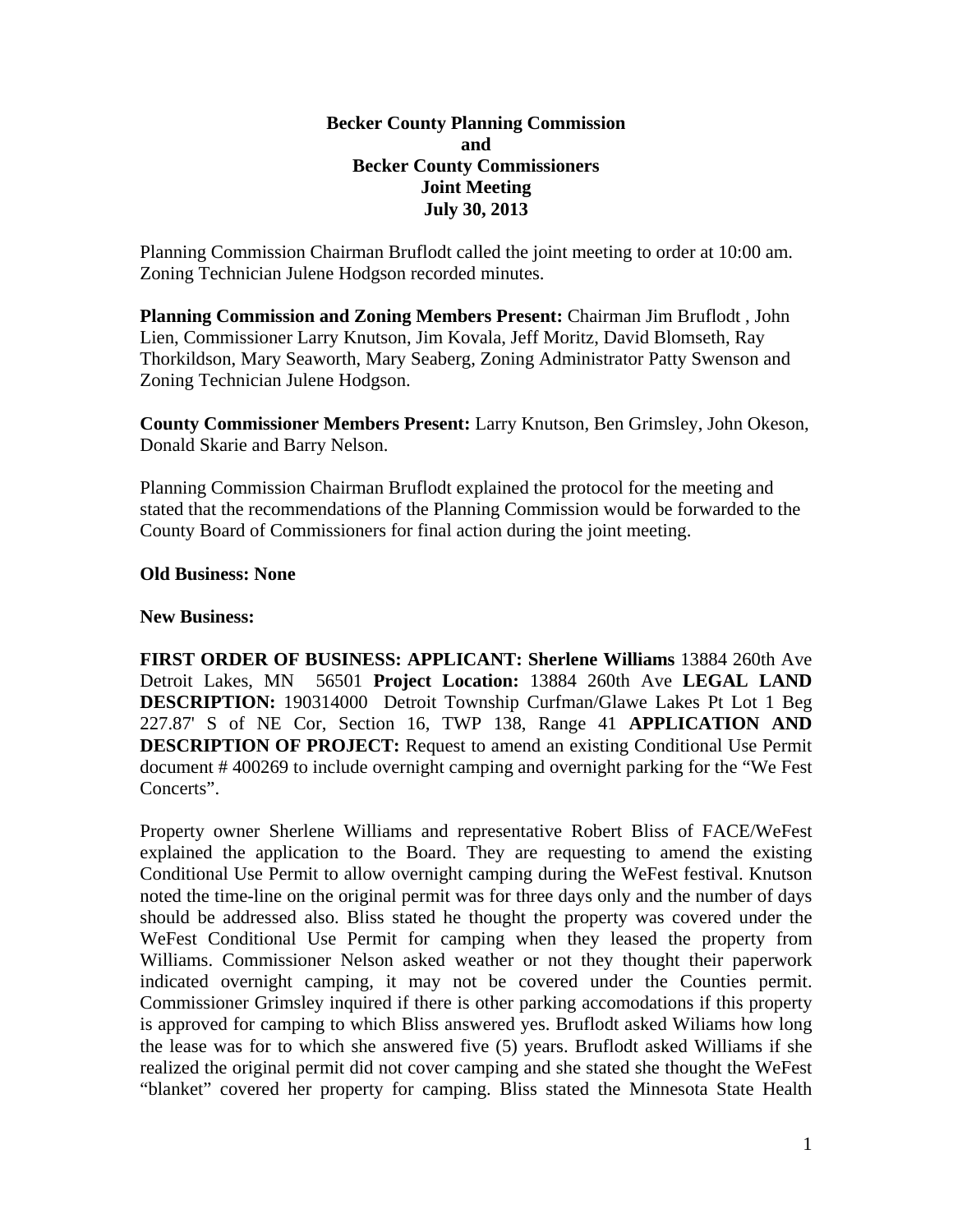Department has already approved the camping plan. Bruflodt clarified previous permit and public hearing stipulations state parking and no overnight camping. Nelson asked where the cars are going to park that will no longer be parking in this area for daytime parking to which Bliss stated they have ample daytime parking and the parking sites in the other areas by town and the shuttle bus help so it is not a problem. Nelson noted that the day parking and traffic is more controlled than it was 10 years ago. Nelson asked how many sites would be allowed for camping. Bliss stated they had the area platted to take into account the roads, the exists and a 25x40 (1,000 sq ft) individual site area for each camper. Lien asked if the property was fenced to which Williams stated yes and explained the area that is fenced. Williams stated they will use one main entrance/exit and they have another area gated for an emergency exit route if needed. That area would give law enforcement one more access. Kovala stated that the paperwork Bliss handed out read Oatfield/Day Parking and Bliss stated they thought the slash meant either camping and/or day parking. Bliss continued to state they have added roads within the property, they have the lighting in place, water tanks, porta-poties and will be a full service campground with WeFest staff, security and medical staff on site. Kovala calculated the property excluding the home site and roads and he asked what number of sites were requested to which Bliss stated 149. Nelson stated that Becker County Emergency Manager Craig Fontaine has been working on an updated emergency plan and the proposal to keep the existing emergency routes and adding another emergency exit will help for safety. Bliff commented that is their goal as well and that WeFest has met regarding emergency strategies with drills completed with fire/rescue and first responders to cover their bases regarding all emergencies.

Paul Chelmo spoke regarding the request. He lives by the WeFest and when he received the notice of the public hearing he was told the proposed campsites had already been sold. He doesn't begrudge Williams leasing her property but was not in approval of how it came about. He noted everything has already been placed on the property as in the fence and lighting. Craig Fontaine and Guy Fischer stated they have been working with WeFest in regards to an emergency action plan. They noted the previous plan was very limited and somethings have been worked on to improve those areas of concern. They had a consultant address some concerns and give recommendations that were read to the Boards. The plan includes more detail planning for evacuation, communications, recovery planning and so forth. They recommended the FACE hire an emergency management planner. Becker County Sheriff Kelly Shannon spoke in favor of the application. Shannon examined the property and did not have any concerns regarding public safety or traffic issues. Shannon stated the extra camp ground will not change the current workload and the added emergency entrance will help for emergency needs and/or traffic issues if they arise. Thorkildson asked Shannon if he thought the day parking previously approved on this property caused problems with vehicles continually coming and going versus campers. Shannon answered there will actually be less traffic and whatever traffic there is will still continue to use the exit that has been previously been used. Thorkildson asked Shannon if he has any concerns regarding day parking availability and Shannon stated the previous people that used this area for parking can use the overflow day parking areas. Williams stated that last year she only let a few cars park on her property but the previous 3-4 years she never opened it up at all. There was no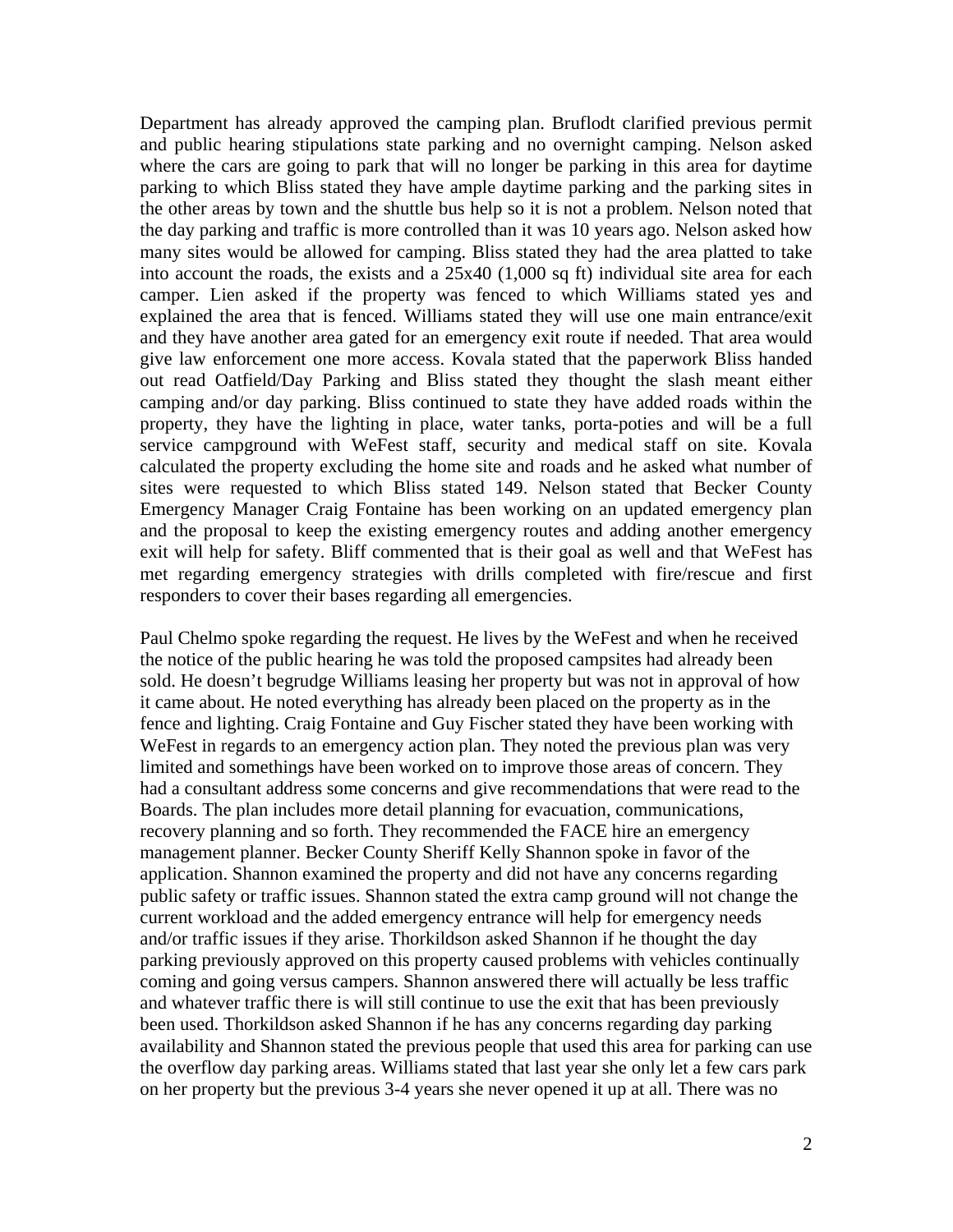written correspondence either for or against the proposal. At this time, testimony was closed and further discussion was held.

Blomseth noted the previous Conditional Use Permit was approved for three (3) days annually and asked Bliss if the request was to change this also and for how many days. Bliss stated the overnight camping would be from Tuesday through Sunday for a total of 6 days. Bruflodt stated that WeFest and Williams should have realized the previous Conditional Use Permit meant no camping and should have looked into the current permits before entering a five (5) year lease. Bruflodt continued by stating this has placed the Planning Commission and County Commissioner Board into a difficult situation regarding the urgency and late coming of the request. Kovala noted they should have known what was allowed and now there is not only a lease involved, but money exchanged for campers that are expecting campsites and requesting more days based on an after the fact request. Kovala stated maybe the request should be denied. Blomseth noted that although this request should have come in front of the Board before now, if the request would have come in front of the Board with the plan submitted today, there would have been no reason to deny the request. Moritz agreed noting this should have been requested earlier but setting that aside he saw no reason not to approve the request. Thorkildson questioned if there is thought of approval, should the Board place a one (1) year on the Conditional Use Permit and revisit the request next year and the emergency management plan. Bruflodt noted the entities involved such as Zoning Administrator Swenson already have the authority to enforce or revoke any and all of the Conditional Use Permits.

There was no further discussion by the Commission.

**Motion: Lien made a motion to approve the request to amend an existing Conditional Use Permit document # 400269 to include overnight camping and overnight parking for the "We Fest Concerts" due to the request meets the criteria of the Ordinance and is not detrimental to the surrounding area. The approval will be for six (6) consecutive days for the "We Fest Concerts". Kovala second. All in favor. Motion carried.** 

At this time the floor was turned over to the Becker County Commissioners.

Chairman Don Skarie requested Zoning Administrator Patty Swenson to address the Board.

Planning and Zoning: Patty Swenson presented:

The Planning Commission forwarded the recommendation to approve overnight camping for six (6) consecutive days during WeFest.

Nelson asked if they had incurred the expenses of the public hearing to which Swenson stated yes. Nelson noted it was suggested to only approve the Conditional Use Permit for a one year period but agreed this was not necessary because the County has enforcement